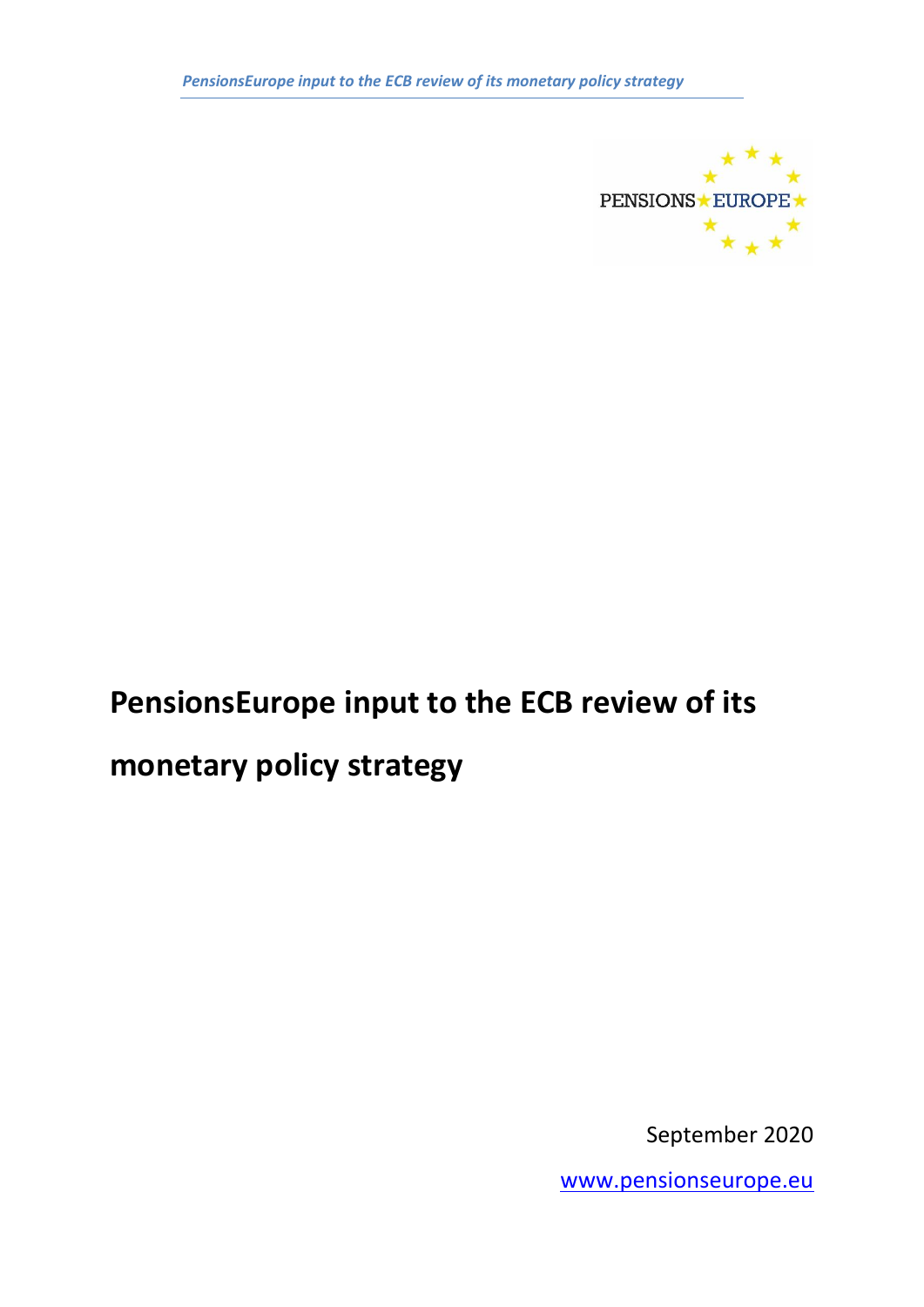## **1. Introduction**

We welcome the ECB review of its monetary policy strategy which has undergone a process of gradual transformation since it was adopted in 1998 (and some of its elements were clarified in 2003). Today the euro area is facing various new economic challenges, such as the COVID-19 crisis, and there will be many new challenges to overcome in the upcoming years which need to be jointly tackled by monetary, economic, and fiscal policies.

Recently we have observed interesting discussion about Modern Monetary Theory and changing monetary policy strategies by several Central Banks. For instance, the Federal Reserve just importantly decided that it will make job growth pre-eminent and will not raise interest rates to guard against coming inflation just because the unemployment rate is low. As despite negative interest rates and QE programmes the ECB has not achieved its inflation target over the last years, possibly also the ECB could be more flexibility around its inflation target and consider targeting price growth in a band, in full respect of the ECB's price stability mandate as enshrined in the Treaty.

In general, we believe that unconventional monetary policies have had effect in many areas, including various positive and negative side effects. This applies for the economy at large, as well as for pension funds more specifically in the form of preventing a (severe) recession, realising relatively good returns but also substantially more expensive liabilities.

Pension funds have long-dated liabilities (usually pension funds' participants have annuity/lifelong payments which have long duration) and typically hedge a part, but not all their interest rate risk. Some countries require Mark-To-Market (MTM) valuation of liabilities of pension funds which entails a strong impact of interest rates on liabilities, leading to interest rate sensitivity of the liabilities and of the funding ratio (assets divided by liabilities)<sup>1</sup>. Lower interest rates increased the value of the liabilities, often more than the increase in value of their assets<sup>2</sup>. Pension funds therefore manage their funding level through interest rate hedging, but must weigh it against long-term return considerations, resulting often in policy to hedge a significant part but not all the interest rate risk. Consequently, their funding ratios become increasingly difficult to maintain, increasing pension inadequacy risks (predominantly for future generations)<sup>3</sup>. Many pension funds have been forced to increase their interest rate swap portfolios to maintain their interest rate coverage ratio level. Furthermore, there is (artificial) high demand (by the ECB/APP) for very safe long-term bonds which exacerbates the situation.

Even though the impact of interest rates on funding levels is a problem of defined benefit (DB) funds, defined contribution (DC) funds experience similar problems. DC pension funds do not have defined

 $1$  Also when MTM valuation is not imposed by prudential regulation, there is usually still a link to market rates (for instance, Germany has lowered discount rates various times in line with declining interest rates). In expected returns and supervision market rates do play a role.

<sup>&</sup>lt;sup>2</sup> In the Netherlands, which discounts pension liabilities using a risk-free rate, a 100 bps drop in the rate results in a 12% drop in the funding ratio. Source: Netherlands Bureau for Economic Policy Analysis, 2016, [link.](https://www.cpb.nl/sites/default/files/omnidownload/CPB-Policy-Brief-2016-12-Pensioen-en-rentegevoeligheid.pdf) <sup>3</sup> Also, lower interest rates decreased pension funds interest rate coverage ratios further.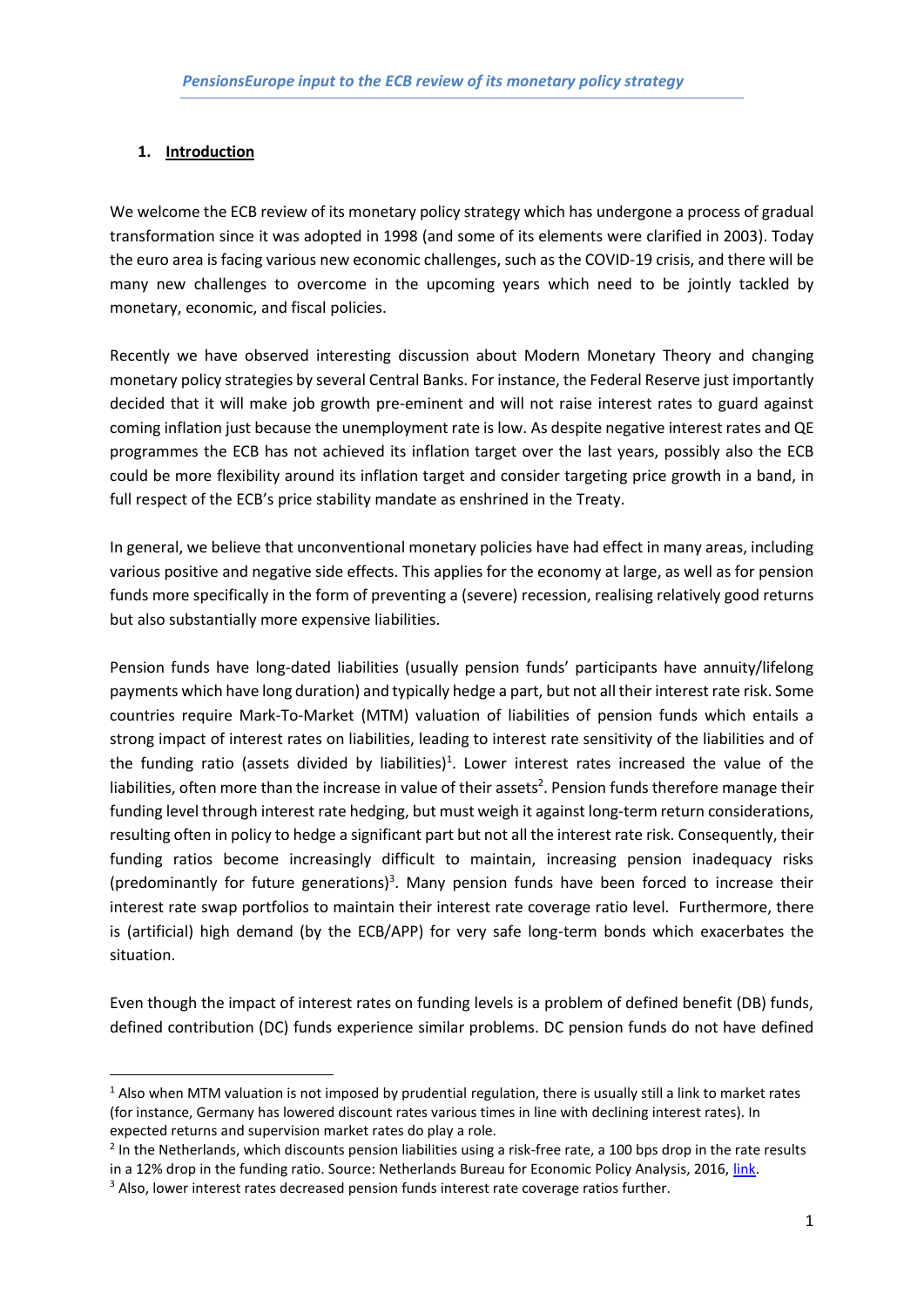liabilities and experience gains in the value of their bond holdings from the falling interest rates. However, within the present investment environment it is becoming increasingly difficult to obtain returns for adequate pensions based on what previously were considered reasonable contribution levels. Furthermore, when DC pension fund participants purchase an annuity with their DC savings, they find the annuity far more expensive because of low or negative interest rates, so the risks for members are similar to those of DB funds with MTM. Therefore, in both DB and DC pension systems the contributions must be increased to meet adequate retirement ambitions.

On 12 September 2019, the ECB i.a. decided that in order to support the bank-based transmission of monetary policy, a two-tier system for reserve remuneration will be introduced, in which part of banks' holdings of excess liquidity will be exempt from the negative deposit facility rate. We are concerned (i) about compensating retail savers but not (institutional) pension savers participating in pension funds, and (ii) that monetary policy is making a distinction, for the purpose of compensating citizens, between people who put their pension savings on a bank account and people enrolled into a pension scheme, effectively encouraging saving on bank deposits.

**COVID-19 disclaimer: We understand the recent extraordinary measures by the ECB to mitigate the impact of the coronavirus pandemic. After the world has (completely) returned to 'new normal', we might finetune some of our comments and positions.**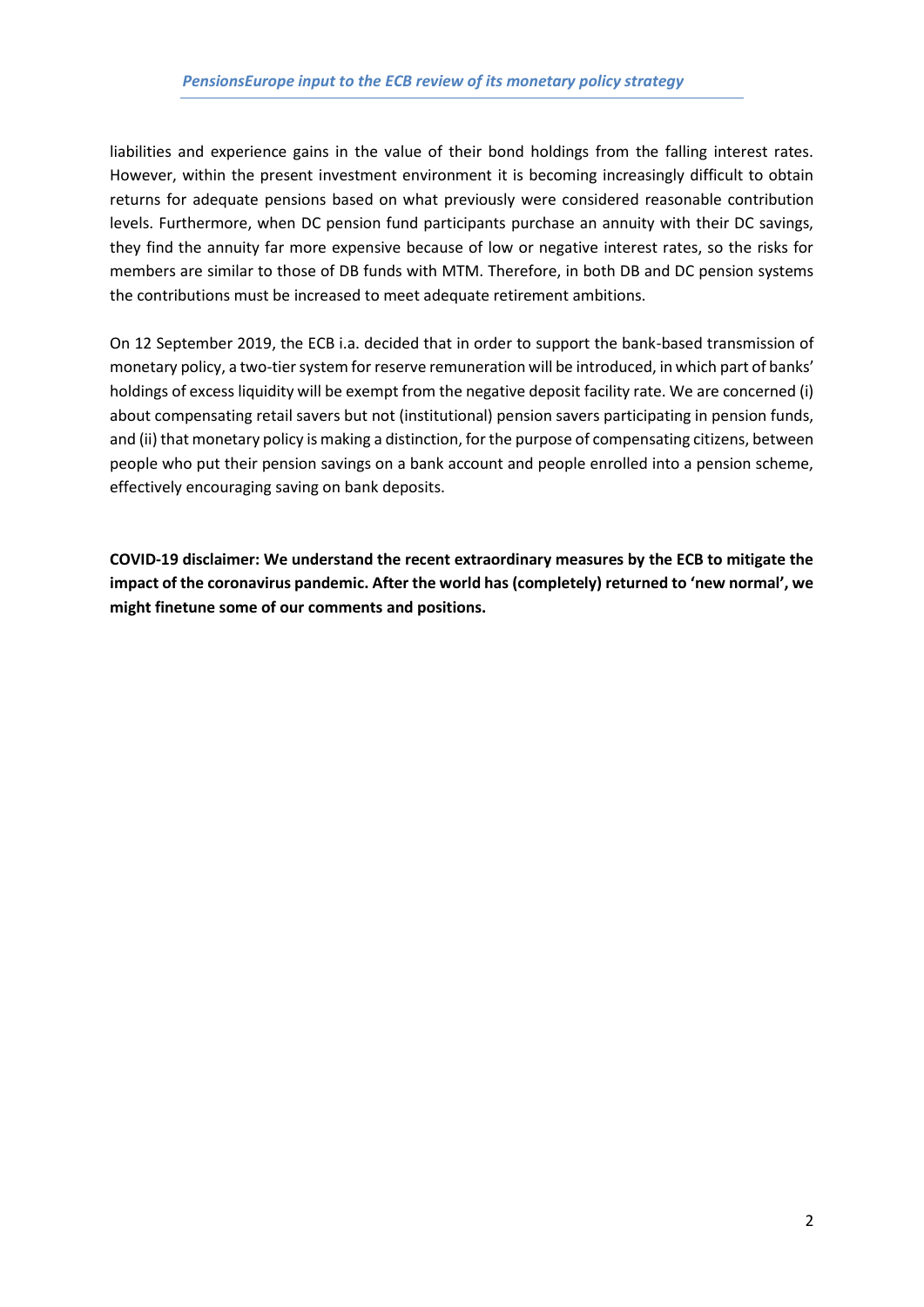## **2. PensionsEurope answers to the ECB questions**

#### **What does price stability mean for you?**

The main contribution central banks can make to improving people's welfare is to maintain price stability. If the rate of inflation (the rate at which consumer prices increase on average from one year to the next) is low and stable, this situation is consistent with price stability. We currently aim at an inflation rate below, but close to, 2% over the medium term.

#### **1. How do changes in general price levels affect you/your organisation and your members?**

#### **PensionsEurope answer:**

The ultimate beneficiary is the pension scheme participant. All losses in asset prices and drops in funding ratio will translate into lower (real) pension benefits and only to a limited extent into higher contributions by sponsors and active members.

The changes in price level affect pension retirement provisions: the higher the price level, the higher the required retirement provision to sustain the purchasing power. The European pension funds often have a "real ambition", which means they provide indexation for inflation should their funding level permit this. However, this means that the required capital goes up if price level increases. If this is not possible and due to high inflation rates the purchasing power of the pension payments is diminished, the retirees will fall on hard times.

#### **2. Are you concerned about either deflation or inflation being too high?**

#### **PensionsEurope answer:**

We are concerned about too high inflation, as it could jeopardize an adequate (real) old age pension by diminishing the purchasing power. On the other hand, we also are concerned about deflation, because it would probably go hand in hand with very low interest rates. Low interest rate environments are harmful to pension funds' coverage ratios and make benefits (annuities) more expensive.

Pension funds need stability in the financial markets for the long term, as they are long term investors and tend / should buy and hold most investments. Therefore, swings in asset valuations will cause them to rebalance and this creates unnecessary trading costs to the detriment of the pension scheme beneficiaries.

Crucially, pension funds thrive best in a situation of sustained economic growth with 'normal' interest rate (e.g. 2% real and 2% inflation) environment. Currently, we face a low interest rate environment (0% real rate, and around 1% inflation). This is harmful to pension funds, because they need to increase pension premiums and put more effort on finding assets that have a reasonable return for the long term. Those assets tend to be riskier than in a normal interest rate environment. In summary, a low interest rate environment makes pensions saving more expensive and more uncertain.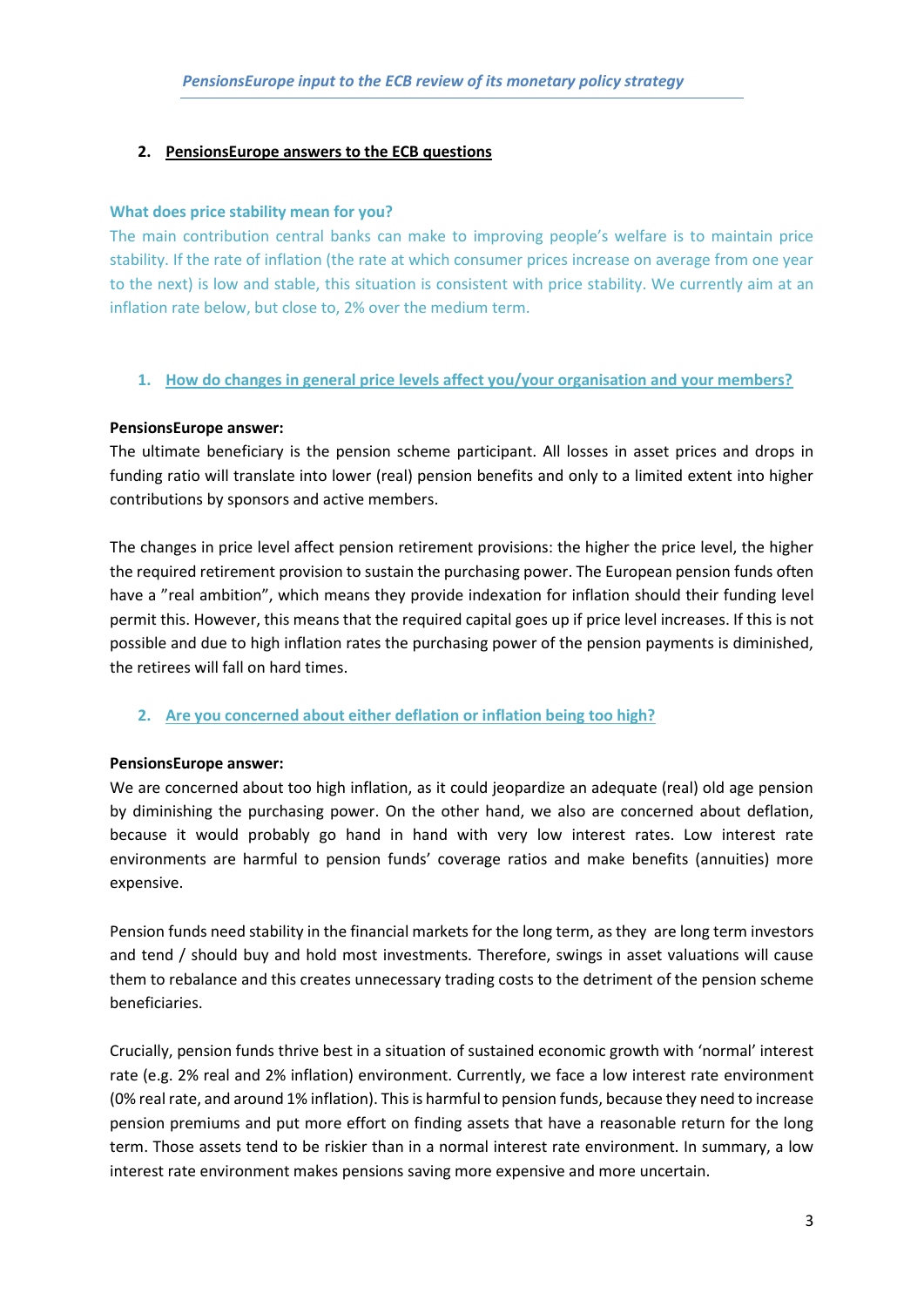In general, we find that the ECB may need more flexibility around its inflation target and could consider targeting price growth in a band. Economic fundamentals have changed since the ECB's last review in 2003 and there are now persistent downward pressures on inflation, which make some of the ECB's unprecedented stimulus efforts less effective than it may have been previously. The ECB's review should consider whether the ECB's control over inflation has diminished and how to amend policy if this was proven to be the case.

## **3. For which types of goods and services do you feel the effects of price changes most?**

## **PensionsEurope answer:**

Price changes are especially translated into asset prices via (private) equity valuations, real estate prices and exchange rates (although most pension funds to large extent hedge their currency risks). Pension funds are not only impacted through asset prices, but also through their (interest rate) derivatives portfolios used for liability hedging.

**4. When you think about inflation, how relevant do you find the increase in the cost of housing?**

## **PensionsEurope answer:**

Consumer-price indices are meant to reflect the cost of typical baskets of goods and services. Unlike in the US, the Euro area's inflation index omits the cost of owning a home: it captures rents paid by tenants, but not the costs of buying and owning property—even though two-thirds of people in the Eurozone own their homes. The ECB's chosen measure captures only marginally the largest single lifetime expenditure of households.

The increase in the cost of housing is relevant to pension funds, especially concerning their investments in the real estate sector. The affordability of rents is a factor in making investment decisions in real estate and will affect the valuation of real estate portfolios.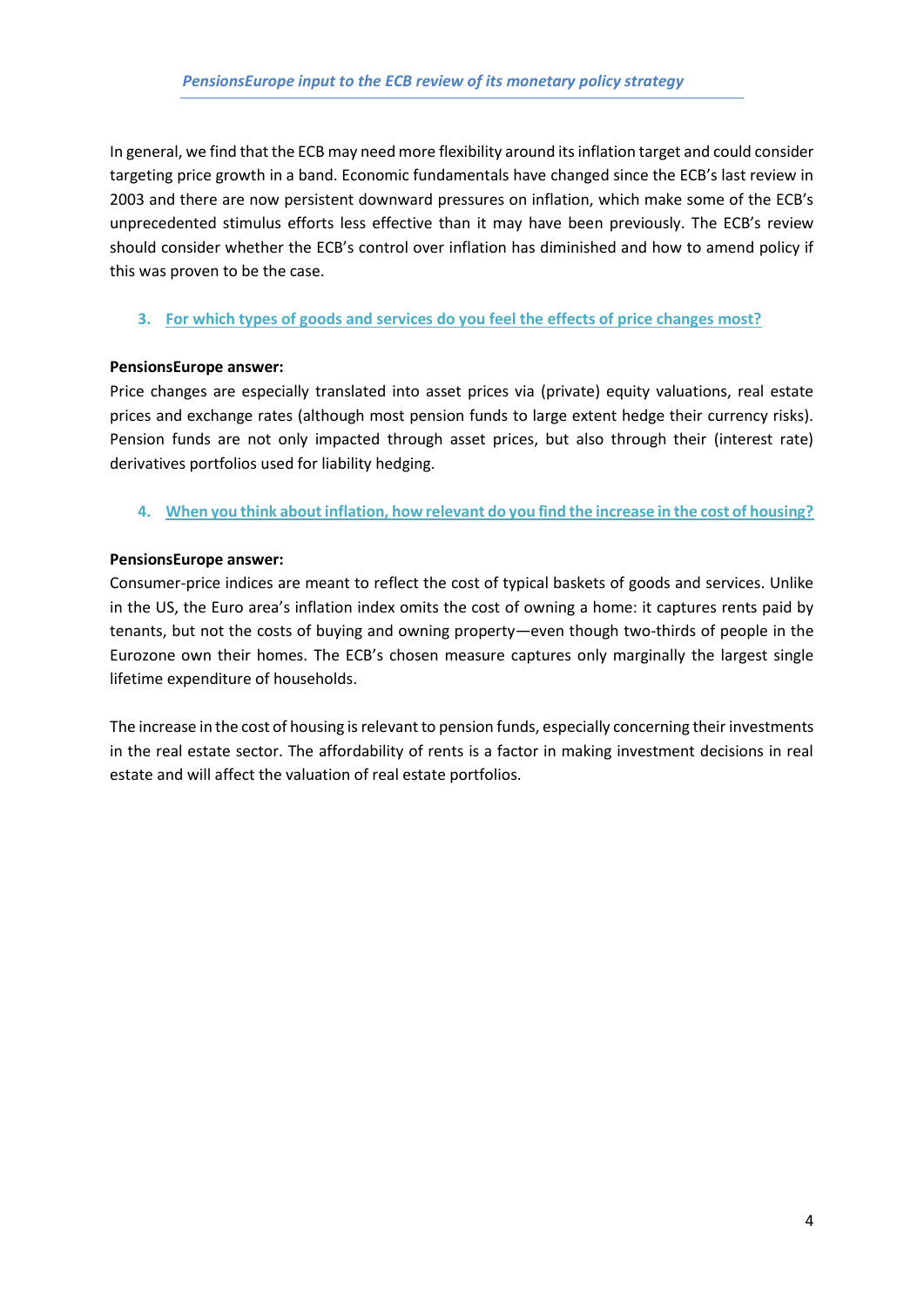#### **What are your economic expectations and concerns?**

We conduct monetary policy to make sure that the euro holds its value over time. To make our monetary policy as effective as possible, we want to better understand your expectations, as well as your economic concerns.

#### **5. What economic concerns are you/your organisation and your members facing?**

#### **PensionsEurope answer:**

Currently European and global financial markets are in unprecedented turmoil and our economies have rapidly slowed down. This crisis has a huge impact and consequences on the European citizens and our societies as a whole. Funded pensions are not exceptions as both their assets and liabilities are strongly affected. The stressed financial markets also pose major problems for well-developed pension countries as the value of assets decreases drastically and even lower interest rates further increase the value of liabilities. The Europeans still mainly rely on PAYG social security pensions and low economic growth and lower employment levels together with aging population make these pensions increasingly unsustainable and may well lead to decreasing replacement rates from public social security pensions.

Stability in financial markets is important to pension funds, as they are long-term investors and tend to buy and hold most investments. Therefore, swings in asset valuations will cause them to rebalance and making possible unnecessary trading costs for the long-term.

Secondly, pension funds thrive best in a situation of sustained economic growth with 'normal' interest rate (2% real and 2% inflation) environment. Currently, we face a low interest rate environment (0% real rate, 1% inflation). This is harmful to pension funds because they need to increase premiums and find assets that have a reasonable return for the long-term. A low interest rate environment makes pension savings expensive<sup>4</sup>.

**6. How have changing economic conditions affected you in the last decade (for example, how have they affected your prospects of finding a job)?** 

#### **PensionsEurope answer:** -

**7. How do low interest rates and monetary policy in general affect you/your organisation, your members and the overall economy?**

#### **PensionsEurope answer:**

<sup>4</sup> As an example, in order to pay 100 euro pension income after an investment horizon of 30 years, requires a contribution of 31 euro (100/(1.04)^30) if the annual return on investment is 4%, but 55 euro (100/(1.02)^30) if the return is only 2%.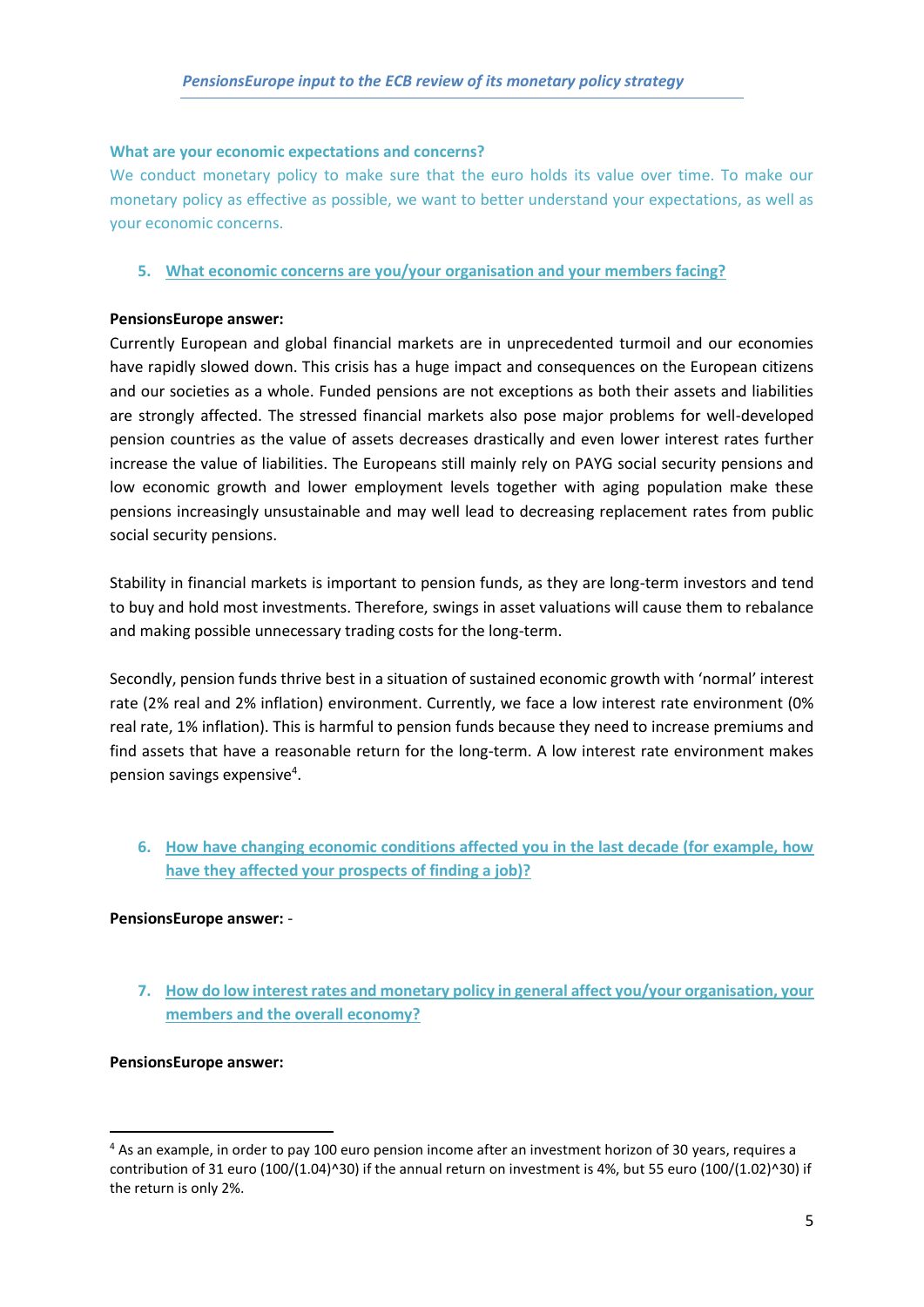The ECB unconventional monetary policy should help in stabilising financial markets and improving the growth prospects of the European Union. Pension funds have profited from unconventional monetary policy e.g. via higher expected returns, but however, at the same time it has also led to lower funding ratios for DB schemes. Consequently, some sponsors and active members have felt the burden of higher contributions and lower pension accrual (for DB and DC). Members and beneficiaries could not only be confronted with higher contributions, but also with lower pensions and more risks. The unconventional monetary policy could also lead to increased risks in the financial policy of pension funds via distorted risk measuring, could lead to risk-seeking behaviour of pension funds due to the 'search for yield' and there is tension between economics and risk management.

The majority of pension assets in Europe are still held in DB arrangements, but due to low/negative interest rate environment, various economic challenges, and changing demographics (ageing societies and increasing life expectancy) there is a growing trend towards the establishment of DC pension plans for ongoing workplace pension provision. Millions of citizens across Europe already rely upon workplace DC pension plans to supplement the pension benefits that they receive from the state. This number is likely to continue to increase significantly in the coming decades, as employers look for a less risky alternative to DB pension plans and governments across Europe consider ways to help close the gap that is emerging – for economic and demographic reasons - between state pension provision and citizens' income needs in retirement.

In **the Netherlands**, where most of the assets of DB/hybrid IORPs in the EU are, the low interest rates have caused low funding ratios for pension funds, and that is mainly caused due to the regulatory regime wherein pension funds need to value their pension obligations with the market interest rates. The result has been a cut in pension benefits for some pension funds in the recent years, the risks of (substantial) benefit reductions going forward, almost no indexation and increased premiums. Furthermore, low interest rates and lower funding ratios have resulted in higher contributions and lower accrual of new pension obligations. This all in all has resulted in lower trust in pension funds and societal unrest about pensions, especially in the Netherlands.

In general, it is important that adequate conclusions are drawn from the fair-market value of pension funds' assets, for instance when the values of equities drop in a financial crisis. This represents an excellent opportunity for long-term investors to buy, and therefore, pension funds should not be forced to sell when the value of their assets is at the lowest.

**According to Report of 'PensionsEurope Pension Funds Statistics and Trends (March 2020)<sup>5</sup> , the envisaged monetary policy is expected to lead to various kind of changes in pension funds' asset allocation in the upcoming years.** In **Austria**, investments in shares, infrastructure, and emerging markets will rise. In **Belgium**, it is expected that there will be increasing interest in infrastructure and other long-term investments. In **Croatia**, particularly decreasing portfolio allocation in fixed income is expected.

<sup>&</sup>lt;sup>5</sup> See the Report of **PensionsEurope Pension Funds Statistics and Trends** (March 2020).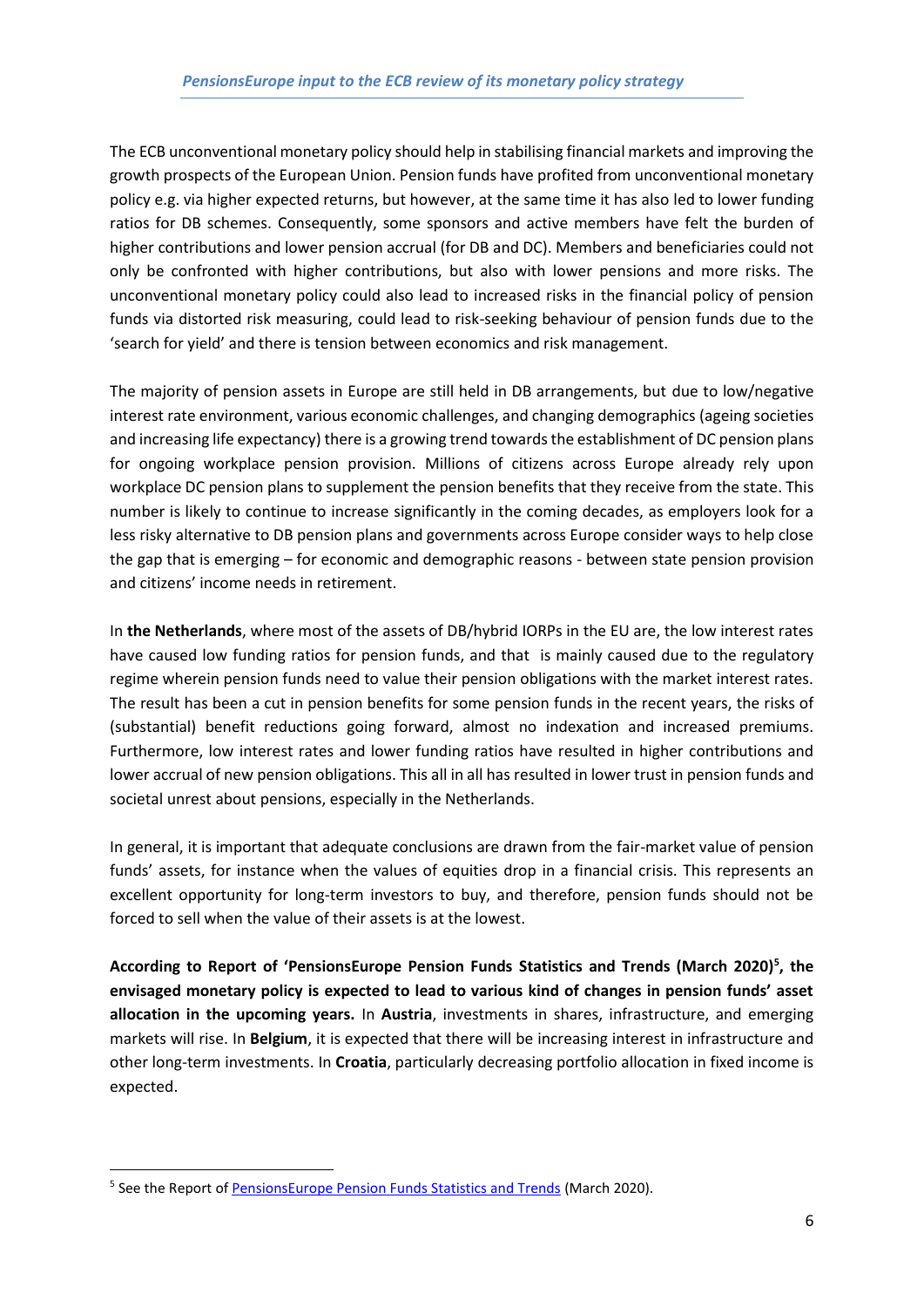In **Bulgaria**, pension funds have started to observe the impact by increasing pressures to keep acceptable yield levels through minimizing the cash components, extending the duration of the bond and fixed income instruments to find plausible assets. They are concerned by the resulting increased risks in the portfolios since even though state bonds investments increase at the account of reduced corporate bonds, these developments materially uphold the level of the credit risks due to the declining credit quality (i.e. Investments in lower rated government papers and stocks but with acceptable positive yields).

In **Germany**, new investments or reinvestments are generally difficult due to prolonged low interest rate environment. Where possible, DB IORPs (particularly Pensionskassen) are decreasing their investments in euro bonds, while increasing their holdings in investment funds. Many IORPs will try to increase their holdings in alternative assets (real estate, private equity, private debt and infrastructure).

In **Italy**, in the long run, presumably no big changes will occur as pension funds' portfolio has always been largely allocated in bond securities. However, in the short run, it is plausible that duration of portfolios could be extended to benefit from the reduction in interest rates. During the last years there has been increasing interest in illiquid assets (private debt, private equity, and real estate funds) to find for alternative sources of yield. Even though more and more pension schemes have started to invest in them, their total allocation remains small.

In **Switzerland**, on the investment side, the proportion of fixed-interest investments has been reduced in favour of equities and real estate in response to the persistently low level of interest rates. In addition, pension funds are once again becoming increasingly involved abroad and are taking care to hold as little liquid assets as possible - the share of liquidity in total fixed assets is currently at an alltime low.

In **Sweden**, based on the assumption that the low-interest environment will remain, it is expected that pension funds will have an increasing interest in alternative investments, such as private equity, real estate and infrastructure. In **Spain**, prolonged low interest rate environment will probably lead to savers choosing riskier options in their investment preferences. In **Hungary**, pension funds are not expecting significant changes in their investments in public equities in the upcoming years, but they expect that the share of sustainable investments will continue increasing.

Finally, we believe the impact from some past monetary policy decisions on the economy – and on asset prices – has been positive. The low funding costs has helped encouraging companies to take risks, hire people and invest.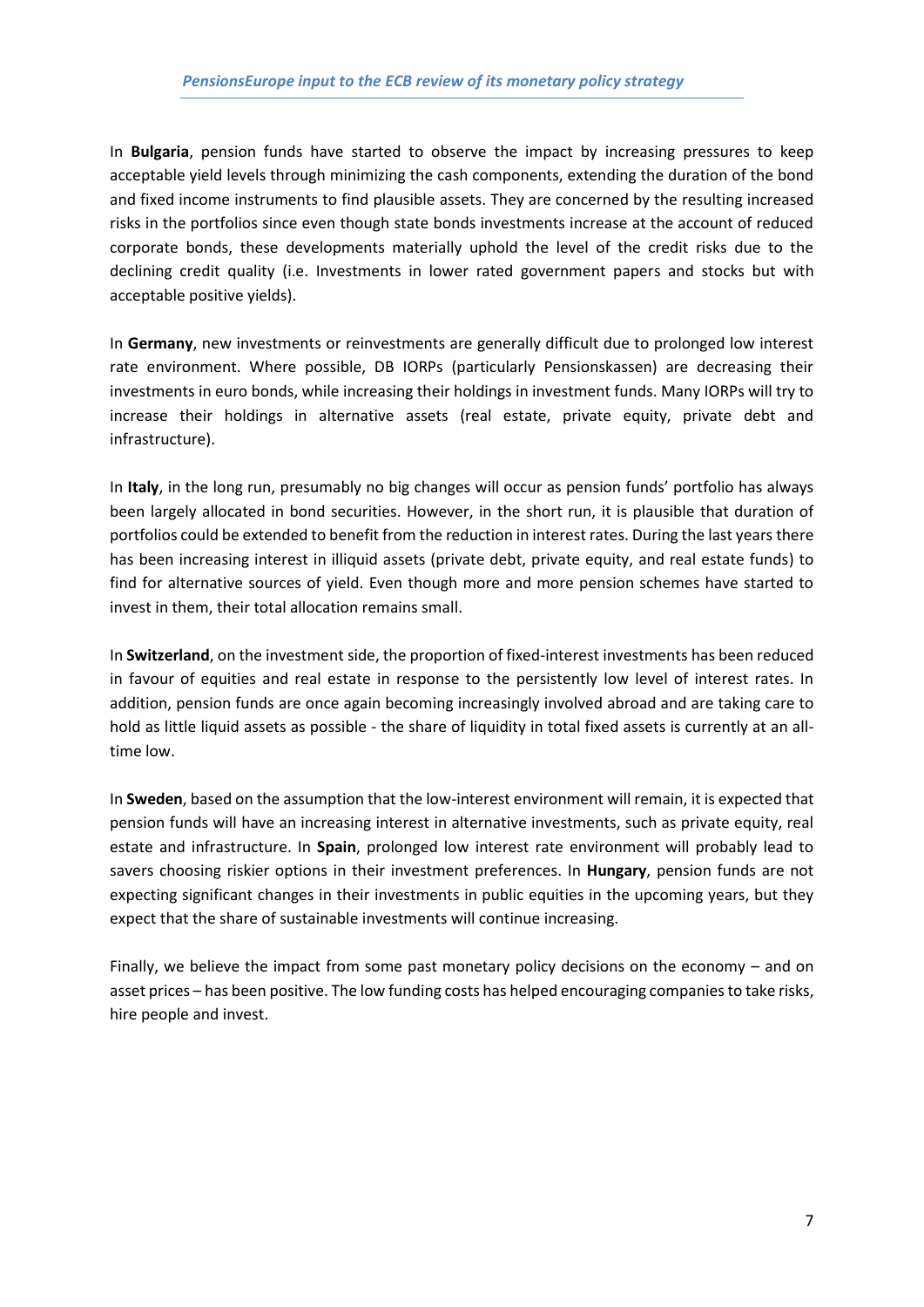#### **What other topics matter to you?**

The ECB's main task, its "primary objective", is to maintain price stability in the euro area. However, once price stability is guaranteed, it is the ECB's task to support the general economic policies of the European Union. These include, for example, the sustainable development of Europe based on balanced economic growth, a highly competitive social market economy aiming at full employment and social progress, and a high level of protection and improvement of the quality of the environment.

## **8. Do you think the ECB should give more or less attention to these other considerations and why?**

#### **PensionsEurope answer:**

The ECBs main concerns should be price stability and financial stability also considering the impact on pension funds and their members ('pension savers'). The involvement in general economic policies is only desirable to a certain extent. We believe economic policies should mostly be based on fiscal policy not monetary. Therefore, we think the ECB should give less attention to these secondary considerations and let governments take more of their responsibility.

## **9. Are there other issues not mentioned above that you think the ECB should be concerned with when setting its policies?**

#### **PensionsEurope answer:**

The ECB should be concerned with liquidity issues for all financial market participants including pension funds. The focus of the ECB is currently mostly on the banking and insurance sector. However, liquidity needs for other market participants should not be overlooked.

In this respect pension funds have large interest rate derivative portfolios that under EMIR are required to be centrally cleared at clearing houses. However, in times of stress sudden interest rate spikes can cause large liquidity needs at pension funds. Banks have access to central bank liquidity, however pension funds not.

## **10. How will climate change have an impact on you/your organisation, your members and the economy?**

#### **PensionsEurope answer:**

Climate change is likely to manifest itself as a long-term risk or value driver of assets and may impact funding levels of pension funds in this manner. Therefore, pension funds strive to invest in a responsible manner, and they are required by law to consider ESG issues in their risk-management.

An increasing number of pension funds is measuring the carbon exposure of the portfolio and some have reduction plans in place. To this end, we already observe divestments from or under-allocation of carbon intense sectors.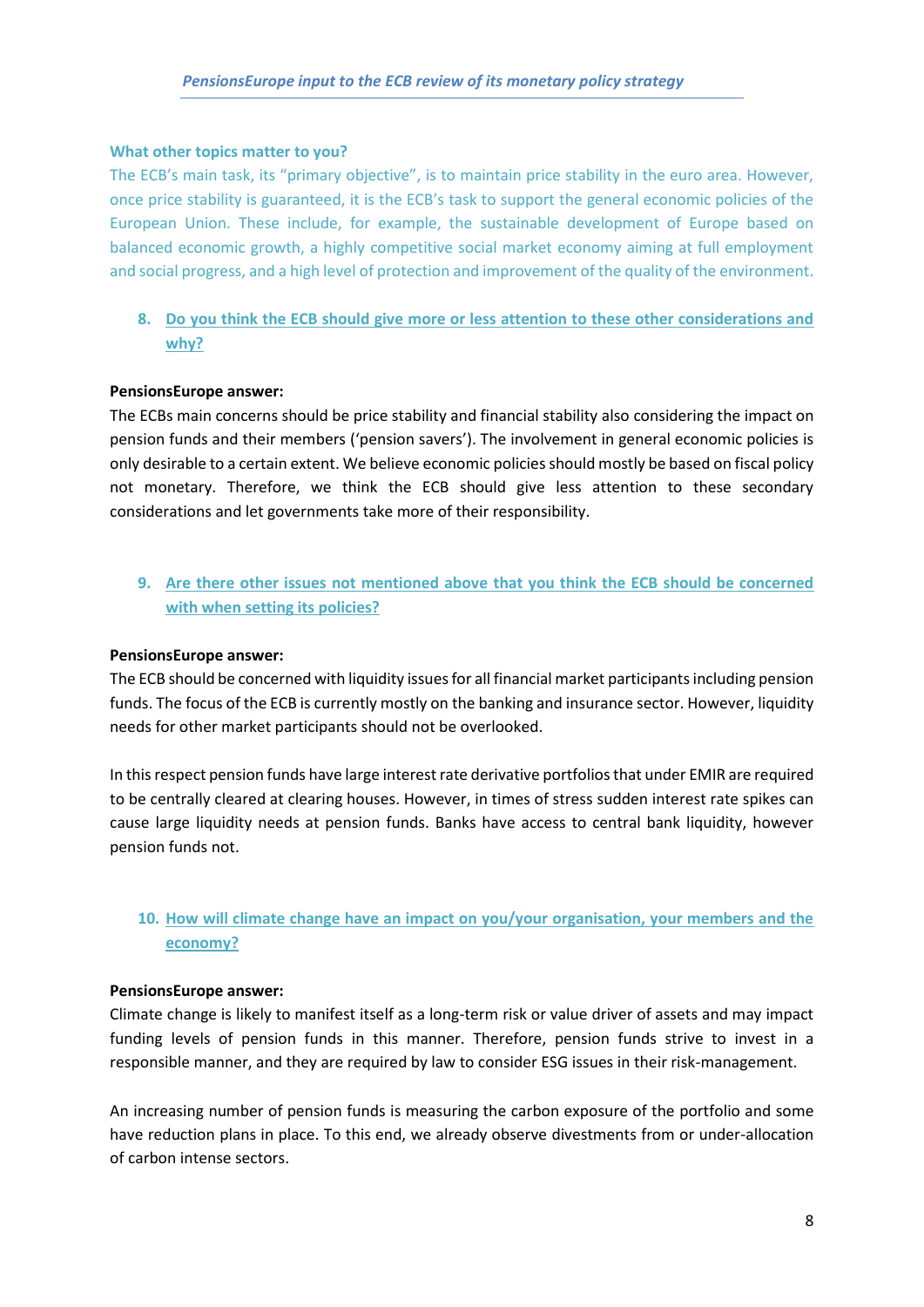#### **How can we best communicate with you?**

We know that understanding how monetary policy works helps people make decisions about how to spend, save, invest or borrow money. We would like to find out how successful we have been in explaining what we do and why we do it.

**11. To what extent do you feel well informed about the ECB/your national central bank?** 

#### **PensionsEurope answer:**

We feel well informed, although we would appreciate more engagement of the ECB with pension funds.